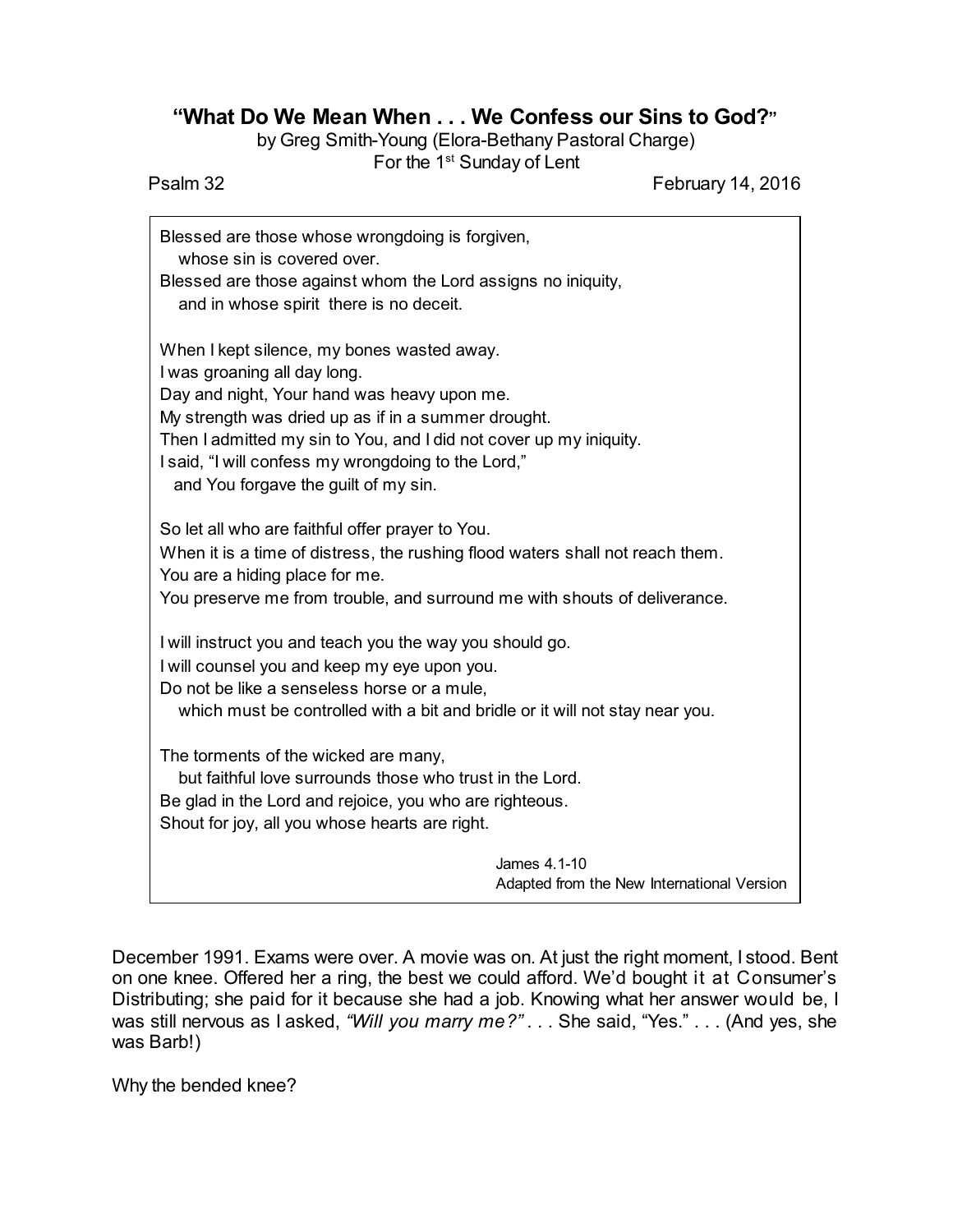I could just say *"I respect you, I honour you. I surrender myself to you. I put myself in your hands."*

I could have said that. Bending on one knee said it better. The action said things that words could not.

In a bit, we're going to confess our sins. I wrote the prayer in your bulletin with Psalm 51 in mind. It's one of the great confessional prayers of the Bible. Psalm 32, which we just heard, is another. We'll pray aloud, then silently, finish with singing, and then hear God's forgiveness.

Why? What does regularly confessing in worship do to us? It might be the most important thing that happens here. Why?

II I need this regular confession. Otherwise I'll persist in the notion that I'm okay.

I'm okay. I'd love to believe that. It's happy. There are nice things about me. When I dare to dig deep, though, I find in my soul stuff that stinks. But we live in an "I'm okay, you're okay" kind of world. It does not encourage me to be honest, to come clean about myself.

It's not just that I do or think the occasional unkind thing. It's that I am good at it. I have lots of practice. Often I like it. I don't love well. I don't love rightly. I love the wrong things too much, and the right things not enough. I nurse resentments. I feel self-righteous. I'm a hypocrite. I've murdered in my mind. I've cheated with my eyes. I flip into prejudices.

Sometimes these things happen byaccident.Sometimes, it's my carelessness. Sometimes I want to. I'm marching along, a soldier in the army of one and all, and together we're wrecking havoc.

It's bad news. Who likes that? So I'm glad to join our conspiracy to avoid, deny, and ignore it. 1 I can keep messing things up, conjuring excuses, trampling people down. I can keep up the image — for everyone else and for myself — that I'm quite a good guy. And nothing changes.

By grace, God won't let me off the hook. That psalm we heard, Psalm 32, speaks of God's hand pressing down on me heavy. Thank God! Confession releases me from the curse of pretending to be who I am not. It's the gift of coming clean. A regular practice of confession makes me face myself, honestly. I need it. I need to see myself in the presence of the Holy One, who sees me first and fully.

<sup>1</sup> Francis Spufford puts it this way: *[This] is bad news, and like all bad news is not very welcome. . . . We* would, on the whole, very much like this not to be true, and our culture conspires to help us avoid and *defer and ignore the sting as much as possible.* Unapologetic (Londer: Faber & Faber, 2012), 29f.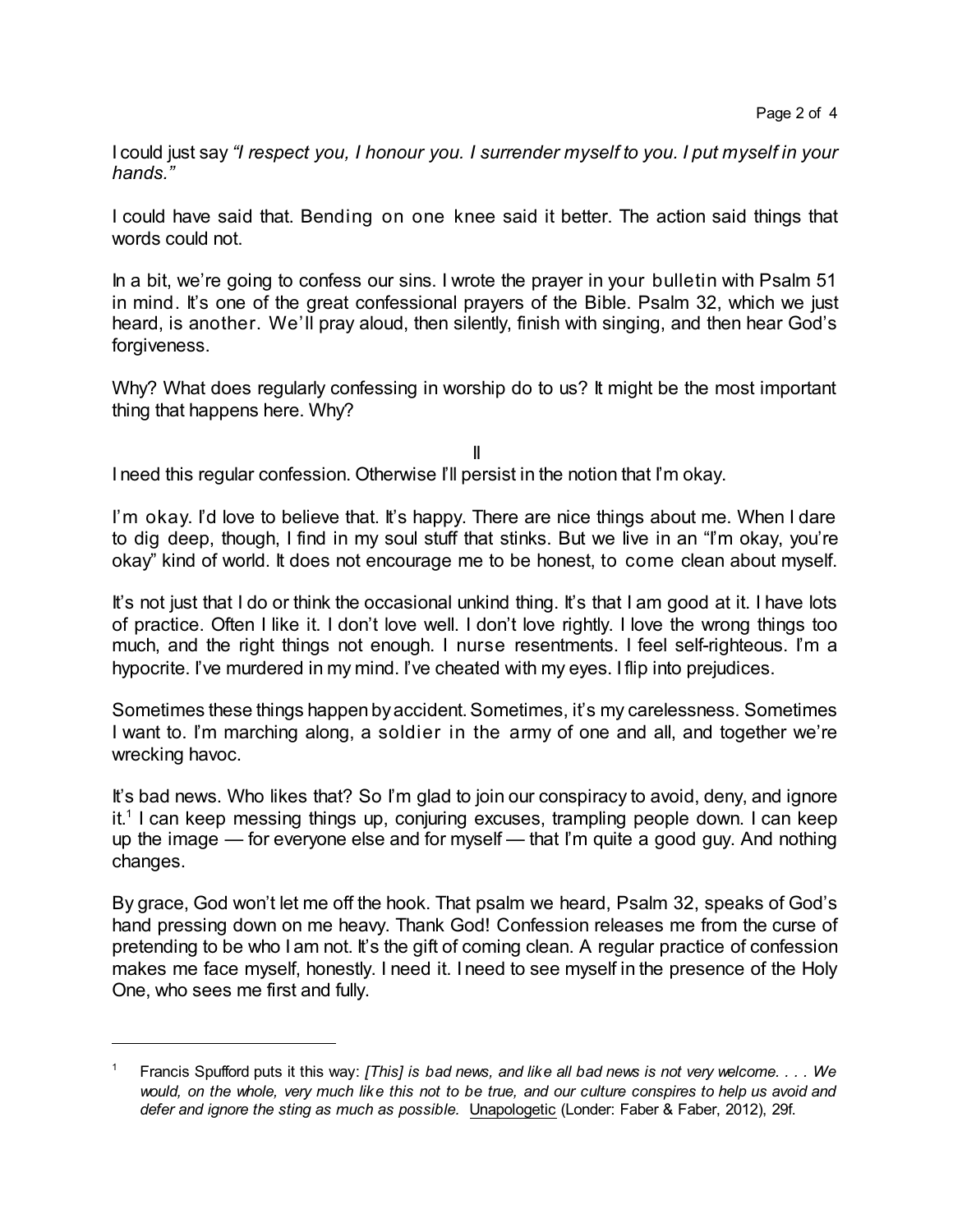It does not end there. On the one hand, our world distracts us from being honest about the messes we make. At the same time, it shames us in other ways, into believing we'll never be right. $^{\rm 2}$ 

Here's what I learned about myself in just one hour, Friday night.

- I am failing at making enough money.
- I am failing at having a good enough house.
- My shave isn't smooth enough, and my beard isn't bushy like those cool young-guy beards.
- I've got too much grey.
- Tight abs . . . fail. Why would anyone want me?
- No back-up camera, no heated seats, less-than-stellar fuel economy, and far from Ram-tough . . . car fail.

and so on.

An hour of television or a trip to the mall are designed to tell me how not-okay I am. Any one of these messages I can laugh at, but they keep piling on, crushing me exhausted under the ways I am not good enough. But also teasing with the promise that if I buy that, if I do that, then all will be well. Our consumer economy makes me anxious about who I am. Then it offers a vision of who I should be. It's not just that I can buy a Lincoln. It's that I can be Matthew McConaughey, living the Lincoln-driver life.<sup>3</sup>

But I won't. I'll never have the winning hand. That's the secret. If a product actually solved your problems, you'd stop buying. So let's find something else wrong with you.

And this is just one part, one slice of this culture of shame we're part of. There is never anything like forgiveness or mercy. No absolution or freedom. Just new anxieties to create, new deficiencies to discover. Now available to me in texts and Tweets. There is no escape.

But when I confess to God, there is always the assurance of forgiveness. The One who creates you and knows you, also and always treasures you, flowing out forgiveness free and mercy unending. I need that. No one else will do it. No one else can.

Think of that image in the Psalm, of God's hand pressing down heavy. With confession and absolution, that same hand, that same gesture, I now realize is the Holy One covering me, protecting me, freeing me from guilt and shame, and surrounding me with God's faithful love.

 $\mathsf{N}$ 

This repeated, ritual act of confession changes us. Even if we say and hear the same

<sup>&</sup>lt;sup>2</sup> Much on the analysis in this section comes from a lecture by James K. A. Smith, "Restor(y)ing the World: Worship as Culture Formation" given Tyndale Seminary, Toronto on November 4, 2014.

<sup>3</sup> <https://www.youtube.com/watch?v=fakTNw56mw8>